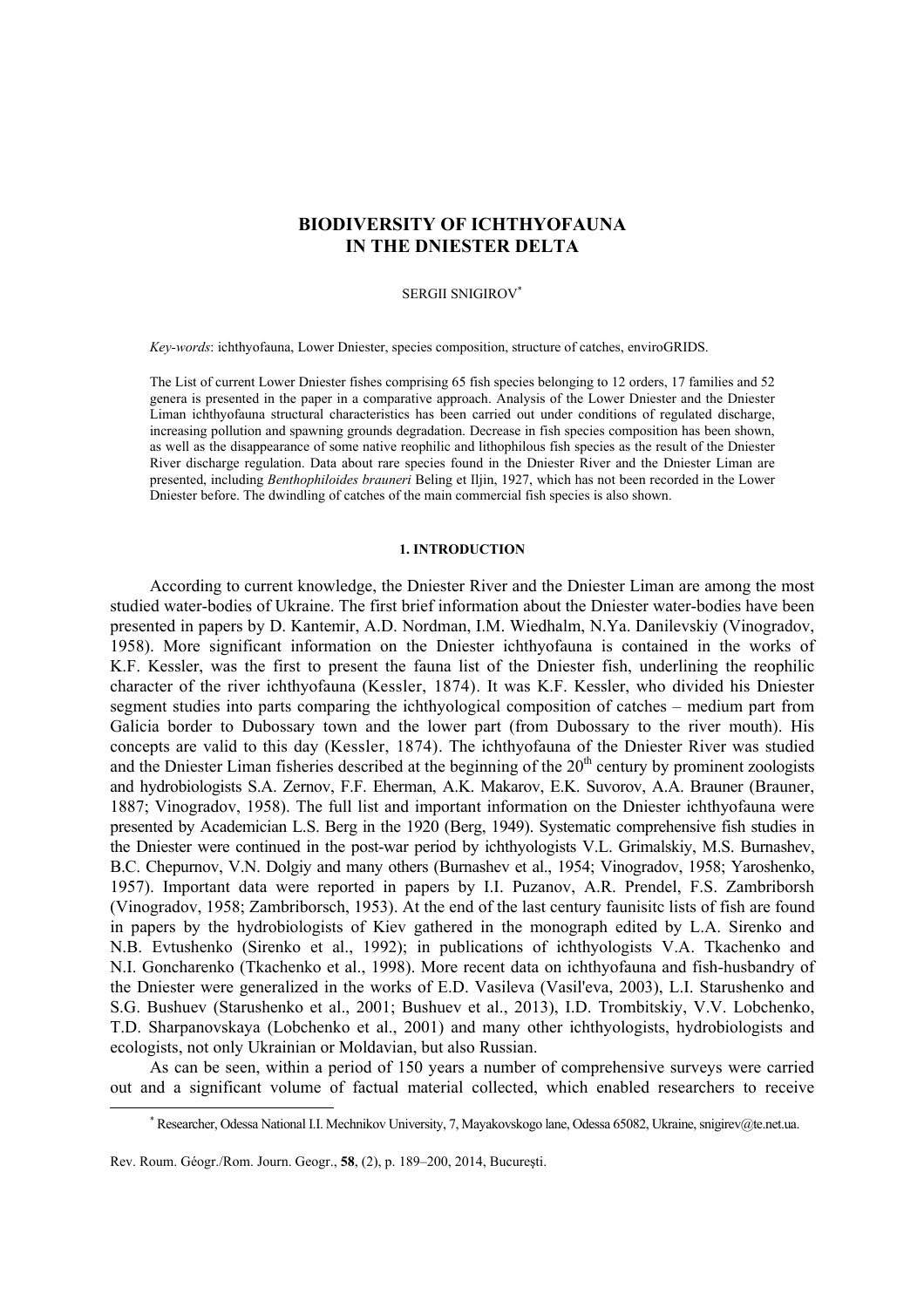principally new knowledge on the structural and functional characteristics of the Dniеster ichthyofauna.

According to the results of those numerous studies, the decrease in the number of dominant ichthyofauna species, depauperation of fish fauna and changes of ichthyocoenoses are the immediate consequences of a wide range of anthropogenic factors that impact the Dniеster River and the Dniеster Liman ichthyofauna (Bushuev et al., 2013; Sirenko et al., 1992; Starushenko et al., 2001). The most vivid changes in fauna and biocoenoses were caused by river flow regulation – hydro-engineering transformation of the ecosystem.

After the construction of the Dubăsari dam (1954) and Novodniester Hydroelectric Station (1981) the Dniester River runoff was significantly decreased. In 1965–1971 it made at average of  $12 \text{ km}^3$ , in 1982–1987 – 10.4–6.5 km<sup>3</sup> (Sirenko et al., 1992). Nowadays, it does not exceed 7.0 km<sup>3</sup>. On the other hand, the construction of the navigation channel to Belgorod-Dniester port via Tsaregradskaya Arm (1970) led to increased turnover between the liman and the sea. The annual volume of marine (salty) water, entering the liman, increased from  $3.7 \text{ km}^3$  to  $4-4.5 \text{ km}^3$  (Sirenko et al., 1992). Decreasing river flow, intensive development of the floodplain, above all bonding of meadows and floodplains for agricultural lands, salinization of the southern part of the liman, have led to the degradation of more than 40 thousand hectares of wetlands, including spawning grounds of phytophilous species of fish (Bushuev et al., 2013).

As a result of the intensification of fishing and frequent cases of poaching the volume of fish catches in the Dniester River and the Dniester Liman was reduced twofold or threefold compared to the 1990s. The number of commercial fish species declined from 21 to 16 (Starushenko et al., 2001; Bushuev et al., 2013). General and local water pollution, anthropogenic eutrophication, accidental or purposeful introduction of aggressive non-indigenous species influenced negatively the ichthyofauna (Bushuev et al., 2013; Sirenko et al., 1992; Starushenko et al., 2001). Changes of structure of the Dniеster River and the Dniеster Liman fish coenoses, as well as decrease in fish productivity of those watercourses have caused a stringent need to study the ichthyofauna current state comprehensively. The aim of this study is to evaluate the current state of the fish fauna of the Lower Dniester basin reservoirs, the species composition and abundance of the main representatives of the fish fauna, including endangered species.

### **2. MATERIALS AND METHODS**

The results of the author's studies carried out in the Dniеster Delta with financial support from the EU TACIS Project «Technical Assistance for the Lower Dniester River Basin Management Planning» in 2006–2007, the data received in the studies of the Dniеster River ichthyofauna in the framework of the Research Project of the Ministry of Education and Science of Ukraine (2006–2013), as well as with support from the OSCE / UNECE / UNDP Project «Trans-boundary Cooperation and Sustainable Management of the Dniеster River: Phase ІІІ – Implementation of Action Programme» («Dniеster – ІІІ») and the ENVIROGRIDS Project of FP7 programme (2009–2012) were used in the paper. Besides, fishery statistics (Bushuev et al., 2013; Starushenko et al., 2001). and the data collected during analyses of commercial catches of the «Kalkan» private enterprise, as well as anglers' catches in 2007–2013 were used in the work. During the surveys fish was caught using small mesh size fingering trawl (30.0 m long, 1.5 m high, mesh 6–8 mm); fyke-nets (mesh 6–8 mm); research multi-mesh gillnets; gillnets (mesh size 13, 30 and 65–70 mm, length 30, 100 and 750 m, respectively); small mesh size fingering trawl (10 m long, 1.2 m high, mesh size 6.0–8.0 mm), dredge (width 1.1 m, height 0.5 m) and throw net according to standard methodologies (Romanenko et al., 2006; Pryahin et al., 2008). The scheme of research catching is attached (Fig. 1). Altogether 900 different catches have been analysed.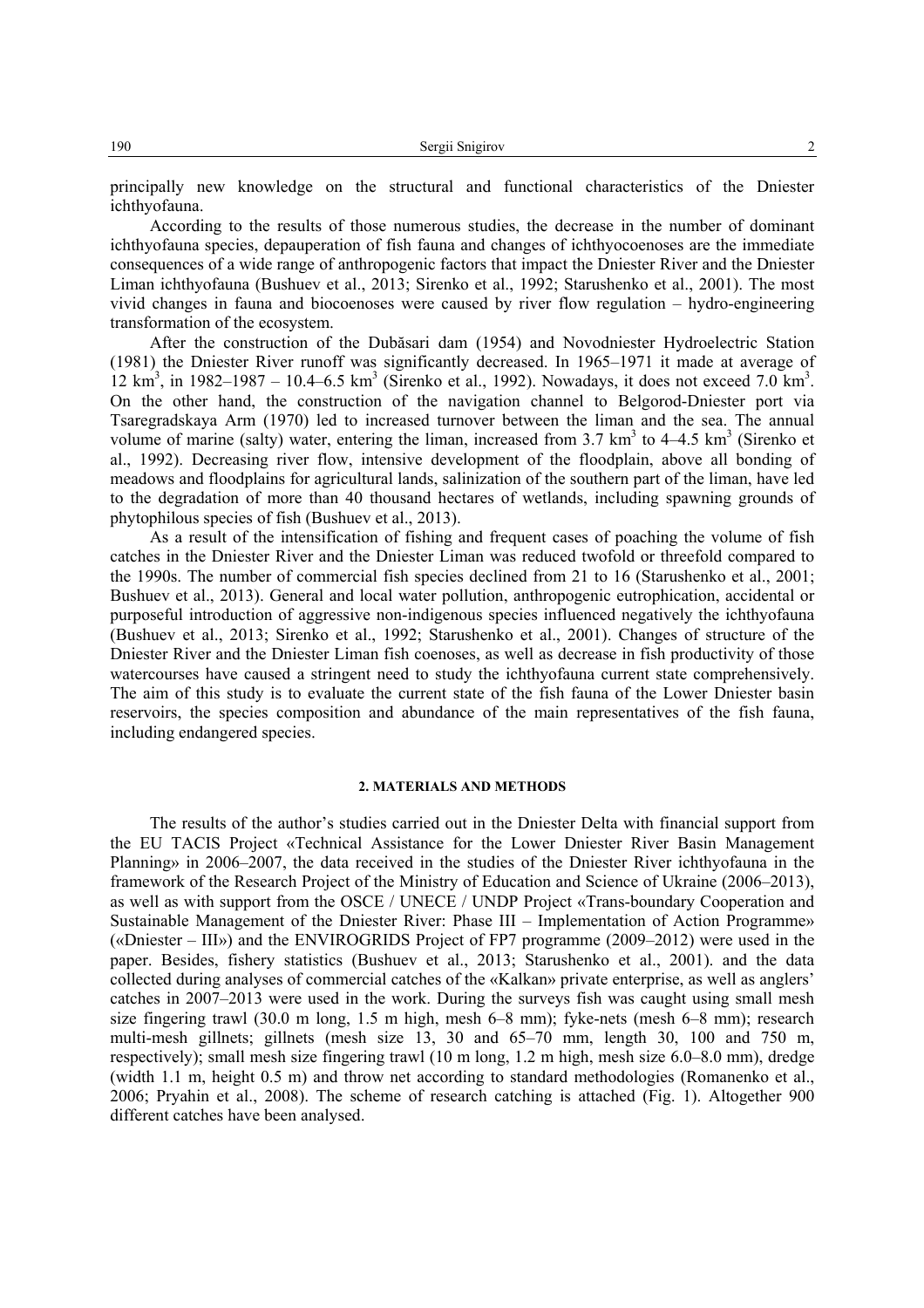Determination of fish has been done in the field using Keys (Berg, 1949; Kottelat et al., 2007; Movchan et al., 1980–1983; Zambriborsch, 1968). Taxonomy of fishes is presented in accordance with checklist (Kottelat et al., 2007; Bogutskaya et al., 2004). Environmental characteristics of species are presented according to (Movchan et al., 1980–1983). The appurtenance to faunistic complexes is shown in line with (Nikolskiy, 1980).

The following categories have been chosen for quantitative assessment of the values of fish occurrence: rare species (separate specimens of the fish were observed during the entire period of studies), common and dominant species (more than 100 specimens for a year of studies).

To assess the level of species composition similarity between the Middle Dniеster and the Lower Dniester in successive associated periods from 1930 to 2013, Sorensen-Chekanovskiy Index *(I<sub>CS</sub>)* and Shimkevich-Simpson Index  $(I_{SzS})$  were used (Pesenko, 1982). Alterations of species composition were assessed from relative occurrence, appurtenance of fish to different ecological groups: by habitats, breeding. Index of changes (Titlyanova et al., 1993) was calculated as ratio of disappeared and emerged species at present time to the number of species found before hydro-engineering transformation of the Dniеster (the fish species list was taken from the paper by L.S. Berg (Berg, 1949). Dynamics of commercial catches was presented according to (Starushenko et al., 2001; Bushuev et al., 2013).



Fig. 1 – Scheme of Ichthyological Stations in the Lower Dniеster, 2006–2013.

### **3. RESULTS AND DISCUSSION**

### **3.1. Dynamics of the Dniеster Ichthyofauna Structural Characteristics**

Based on generalising the results received by the author from analyses of research catches in the Lower Dniеster in 2006–2013, 65 fish species belonging to 12 orders, 17 families and 52 genera were revealed (Table 1).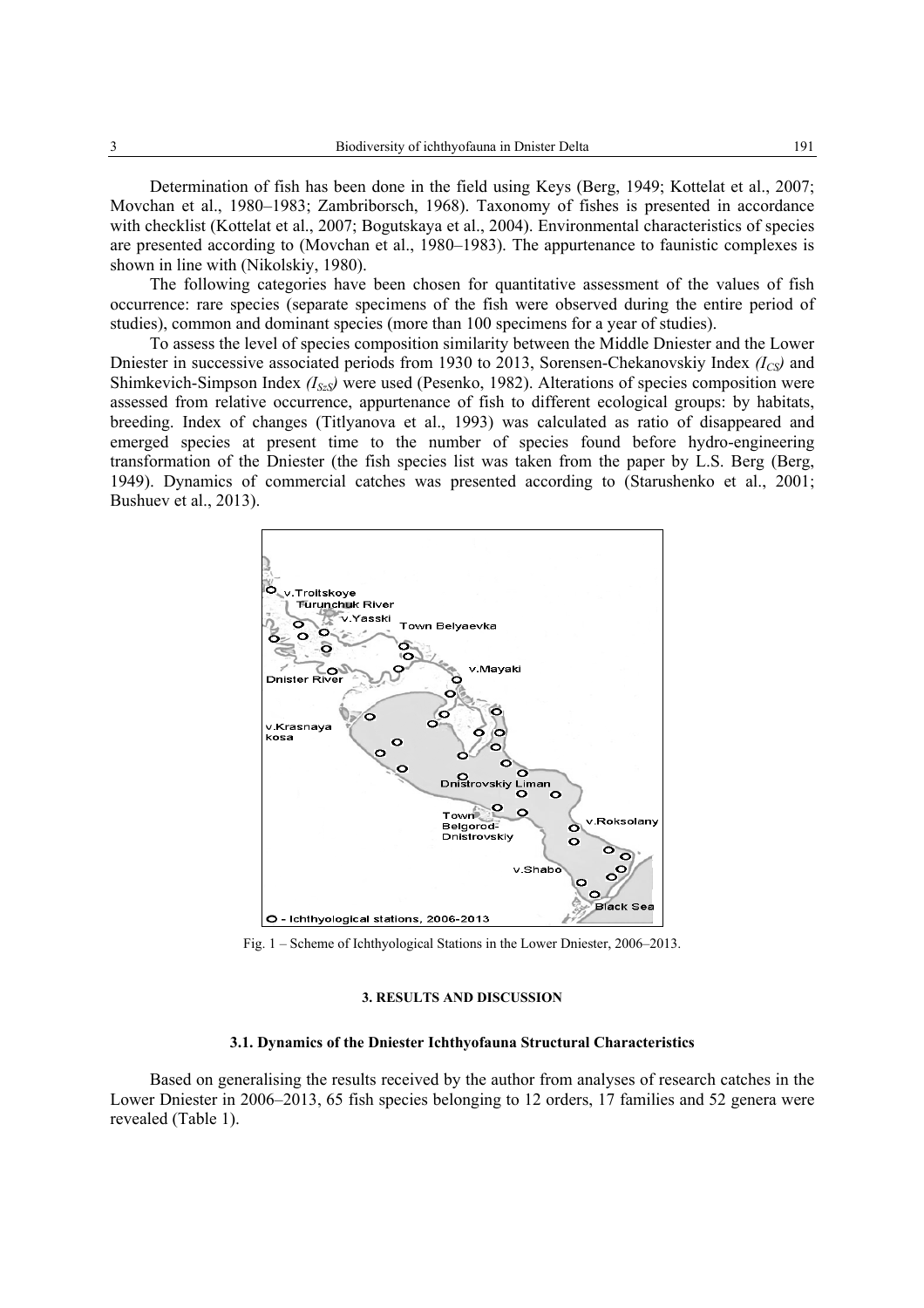# *Table 1*

# Taxonomic Composition of the Dniеster River Ichthyofauna and Occurrence of Species.

| Taxa                                                  | Data According<br>to Berg, 1949 | Data According<br>Zambriborsch,<br>1953<br>$\mathbf{e}$ | Data According<br>Sirenko et al.,<br>1992<br>$\mathbf{c}$ | Data of 2006-<br>$2013*$ | <b>Protection Status</b><br>of Species |
|-------------------------------------------------------|---------------------------------|---------------------------------------------------------|-----------------------------------------------------------|--------------------------|----------------------------------------|
| 1                                                     | $\overline{\mathbf{3}}$         | 4                                                       | $5\phantom{.0}$                                           | 6                        | $\overline{7}$                         |
| Petromyzontiformes                                    |                                 |                                                         |                                                           |                          |                                        |
| Petromyzontidae                                       |                                 |                                                         |                                                           |                          |                                        |
| Eudontomyzon mariae (Berg, 1931)                      | $^{+}$                          | $\overline{\phantom{a}}$                                | $^{+}$                                                    | $\blacksquare$           | RBU, IUCN                              |
| Acipenseriformes                                      |                                 |                                                         |                                                           |                          |                                        |
| Acipenseridae                                         |                                 |                                                         |                                                           |                          |                                        |
| Acipenser gueldenstaedtii Brandt & Ratzeburg,<br>1833 | $\qquad \qquad +$               | $^{+}$                                                  | $^{+}$                                                    | $\overline{\phantom{a}}$ | RBU, IUCN, EL, BC                      |
| Acipenser nudiventris Lovetsky, 1828                  | r                               | r                                                       | $\qquad \qquad -$                                         | $\overline{\phantom{a}}$ | RBU, IUCN, EL                          |
| Acipenser ruthenus Linnaeus, 1758                     | $^{+}$                          | $^{+}$                                                  | $^{+}$                                                    |                          | RBU, IUCN, EL, BC                      |
| Acipenser stellatus Pallas, 1771                      | $+$                             | $^{+}$                                                  | $\qquad \qquad +$                                         | $\mathbf{r}$             | RBU, IUCN, EL, BC                      |
| Huso huso (Linnaeus, 1758)                            | $\! + \!\!\!\!$                 | $^{+}$                                                  | $\! + \!\!\!\!$                                           | $\mathbf{r}$             | RBU, IUCN, EL, BC                      |
| <b>Atheriniformes</b>                                 |                                 |                                                         |                                                           |                          |                                        |
| <b>Atherinidae</b>                                    |                                 |                                                         |                                                           |                          |                                        |
| Atherina boyeri Risso, 1810                           | $\qquad \qquad +$               | $^{+}$                                                  | $+$                                                       | $^{+}$                   |                                        |
| <b>Beloniformes</b>                                   |                                 |                                                         |                                                           |                          |                                        |
| <b>Belonidae</b>                                      |                                 |                                                         |                                                           |                          |                                        |
| Belone belone (Linnaeus, 1761)                        | $\overline{\phantom{a}}$        | $^{+}$                                                  | $\overline{\phantom{a}}$                                  | $\overline{\phantom{a}}$ |                                        |
| <b>Gasterosteiformes</b>                              |                                 |                                                         |                                                           |                          |                                        |
| Gasterosteidae                                        |                                 |                                                         |                                                           |                          |                                        |
| Gasterosteus aculeatus Linnaeus, 1758                 | $+$                             | $^{+}$                                                  | $^{+}$                                                    | $^{+}$                   |                                        |
| Pungitius platygaster (Kessler, 1859)                 | $^{+}$                          | $^{+}$                                                  | $^{+}$                                                    | $+$                      |                                        |
| <b>Mugiliformes</b>                                   |                                 |                                                         |                                                           |                          |                                        |
| Mugilidae                                             |                                 |                                                         |                                                           |                          |                                        |
| Liza aurata (Risso, 1810)                             | $\overline{\phantom{a}}$        | $\! + \!\!\!\!$                                         | $\overline{\phantom{a}}$                                  | $^{+}$                   |                                        |
| Liza saliens (Risso, 1810)                            | $+$                             | $^{+}$                                                  |                                                           |                          |                                        |
| Liza haematocheila (Temminck & Schlegel, 1845)        | $\overline{\phantom{a}}$        |                                                         | $\overline{\phantom{a}}$                                  | $i +$                    |                                        |
| Mugil cephalus Linnaeus, 1758                         | $+$                             | $^{+}$                                                  | $\overline{\phantom{0}}$                                  | $\overline{\phantom{a}}$ |                                        |
| <b>Perciformes</b>                                    |                                 |                                                         |                                                           |                          |                                        |
| Centrarchidae                                         |                                 |                                                         |                                                           |                          |                                        |
| Lepomis gibbosus (Linnaeus, 1758)                     | $\overline{\phantom{a}}$        | r                                                       | $^{+}$                                                    | $^{+}$                   |                                        |
| Gobiidae                                              |                                 |                                                         |                                                           |                          |                                        |
| Benthophiloides brauneri Beling et Iljin, 1927        | $\overline{\phantom{a}}$        | $\overline{\phantom{a}}$                                | $\overline{\phantom{a}}$                                  | $\mathbf r$              | <b>RBU, IUCN</b>                       |
| Benthophilus nudus (Berg, 1898)                       |                                 | $\! + \!\!\!\!$                                         | $\overline{\phantom{a}}$                                  | $^{+}$                   |                                        |
| Gobius niger Linnaeus, 1758                           | $\overline{\phantom{a}}$        | $\overline{a}$                                          | $\overline{\phantom{a}}$                                  | $\mathbf{r}$             |                                        |
| Gobius ophiocephalus Pallas, 1814                     | r                               | $\! + \!\!\!\!$                                         | $\qquad \qquad \blacksquare$                              | $\overline{\phantom{a}}$ |                                        |
| Knipowitschia caucasica (Berg, 1916)                  |                                 | $\ddot{}$                                               |                                                           |                          |                                        |
| Knipowitschia longecaudata (Kessler, 1877)            | $\overline{\phantom{a}}$        | $^+$                                                    | $\overline{\phantom{0}}$                                  | $\! + \!\!\!\!$          |                                        |
| Mesogobius batrachocephalus (Pallas, 1814)            | r                               | $^{+}$                                                  | $^{+}$                                                    | $\mathbf{r}$             |                                        |
| Neogobius eurycephalus (Kessler, 1874)                | $\overline{\phantom{a}}$        | $\overline{\phantom{a}}$                                | $\overline{\phantom{0}}$                                  | r                        |                                        |
| Neogobius fluviatilis (Pallas, 1814)                  | $\boldsymbol{+}$                | $\! + \!\!\!\!$                                         | $\qquad \qquad +$                                         | $^{+}$                   |                                        |
| Neogobius gymnotrachelus (Kessler, 1857)              | $+$                             | $^{+}$                                                  | $^{+}$                                                    | $^{+}$                   |                                        |
| Neogobius kessleri (Günther, 1861)                    | $\boldsymbol{+}$                | $\boldsymbol{+}$                                        | $\overline{\phantom{0}}$                                  | $\mathbf r$              |                                        |
| Neogobius melanostomus (Pallas, 1814)                 | $^+$                            | $+$                                                     | $+$                                                       | $+$                      |                                        |
| Neogobius syrman (Nordmann, 1840)                     | $\overline{\phantom{a}}$        | $^+$                                                    | $\overline{\phantom{0}}$                                  |                          |                                        |
| Proterorhinus marmoratus (Pallas, 1814)               | $\! + \!\!\!\!$                 | $^{+}$                                                  | $\overline{\phantom{a}}$                                  | $^{+}$                   |                                        |
| Percidae                                              |                                 |                                                         |                                                           |                          |                                        |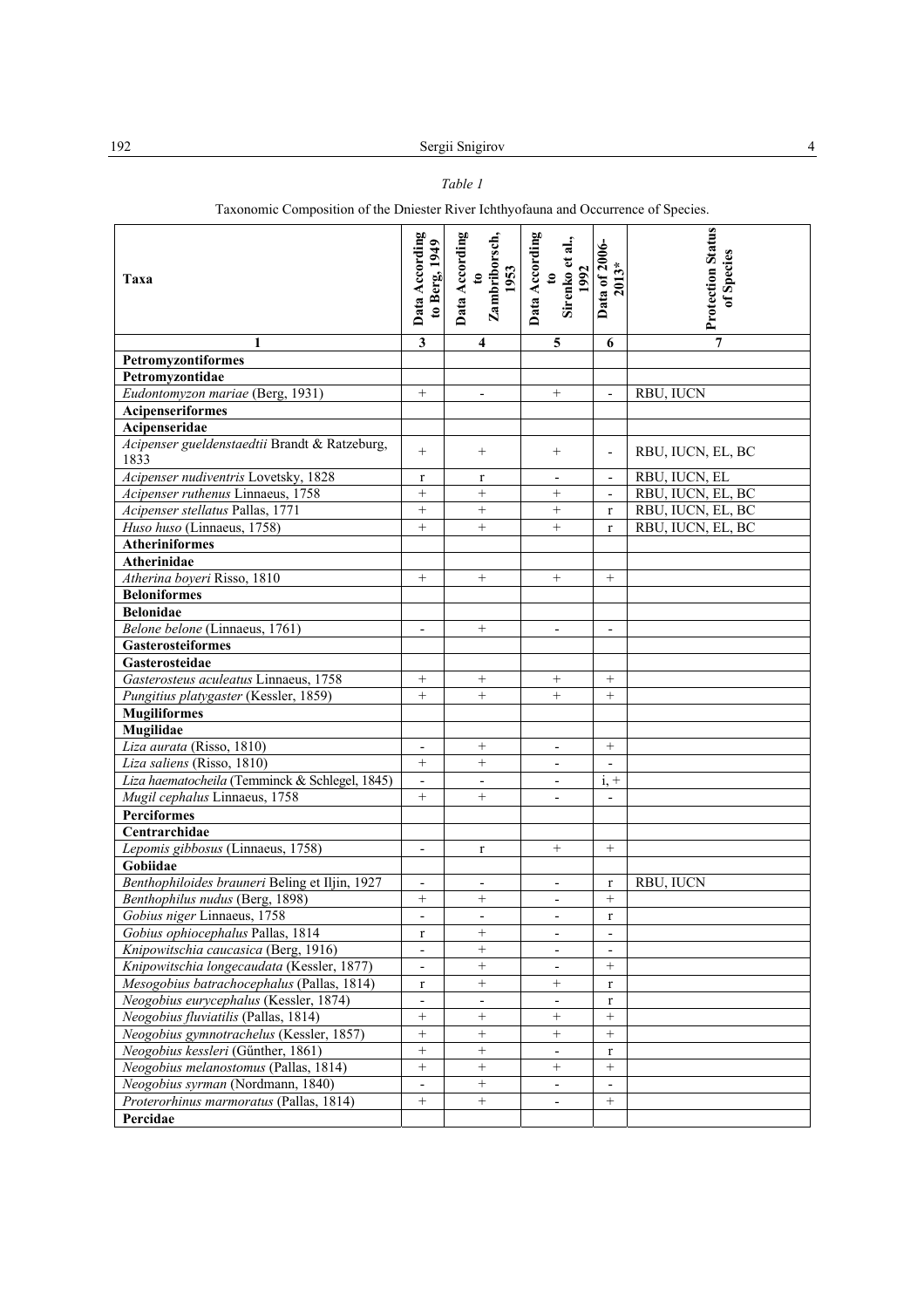| Gymnocephalus acerina (Gmelin, 1789)         | $^{+}$                   | $\! + \!\!\!\!$          | $^{+}$                   | $\overline{\phantom{a}}$ | RBU, IUCN     |
|----------------------------------------------|--------------------------|--------------------------|--------------------------|--------------------------|---------------|
| Gymnocephalus cernua (Linnaeus, 1758)        | $^{+}$                   | $^{+}$                   | $^{+}$                   | $^{+}$                   |               |
| Perca fluviatilis Linnaeus, 1758             | $^{+}$                   | $\! + \!\!\!\!$          | $^{+}$                   | $^{+}$                   |               |
| Percarina demidoffii Nordmann, 1840          | $\mathbf r$              | $\! + \!\!\!\!$          | $^{+}$                   | $\mathbf{r}$             | RBU, EL       |
| Sander lucioperca (Linnaeus, 1758)           | $^{+}$                   | $^{+}$                   | $+$                      | $^{+}$                   |               |
| Sander volgensis (Gmelin, 1789)              | $^{+}$                   | $\mathbf{r}$             |                          | $\overline{\phantom{a}}$ | RBU, IUCN, BC |
| Zingel zingel (Linnaeus, 1766)               | $^{+}$                   | $\! + \!\!\!\!$          | $^{+}$                   | $\mathbf{r}$             | RBU, IUCN, BC |
| Pomatomidae                                  |                          |                          |                          |                          |               |
| Pomatomus saltatrix (Linnaeus, 1766)         | $\overline{\phantom{a}}$ | $+$                      | $\overline{\phantom{a}}$ | r                        |               |
| Sparidae                                     |                          |                          |                          |                          |               |
| Diplodus annularis (Linnaeus, 1758)          | $\mathbf{r}$             | $+$                      | $\blacksquare$           | $\sim$                   |               |
| Pleuronectiformes                            |                          |                          |                          |                          |               |
| Pleuronecthidae                              |                          |                          |                          |                          |               |
| Platichthys flesus (Linnaeus, 1758)          | $^{+}$                   | $\! + \!\!\!\!$          | $+$                      | $^{+}$                   |               |
| Scophthalmidae                               |                          |                          |                          |                          |               |
| Psetta maxima maeotica (Pallas, 1811)        | $\overline{\phantom{a}}$ | $\! + \!\!\!\!$          | $\overline{\phantom{a}}$ | $\overline{\phantom{a}}$ |               |
|                                              |                          |                          |                          |                          |               |
| <b>Scorpaeniformes</b><br>Cottidae           |                          |                          |                          |                          |               |
|                                              |                          |                          |                          |                          |               |
| Cottus gobio Linnaeus, 1758                  | $^{+}$                   |                          | $^{+}$                   |                          |               |
| Cottus poecilopus Heckel, 1837               | $^{+}$                   | $\blacksquare$           | $^{+}$                   | $\overline{\phantom{a}}$ |               |
| <b>Syngnathiformes</b>                       |                          |                          |                          |                          |               |
| Syngnathidae                                 |                          |                          |                          |                          |               |
| Nerophis ophidion (Linnaeus, 1758)           | $^{+}$                   | $\! + \!\!\!\!$          | $\overline{\phantom{a}}$ | $\blacksquare$           |               |
| Syngnathus abaster Risso, 1827               | $^{+}$                   | $\! + \!\!\!\!$          |                          | $^{+}$                   |               |
| Syngnathus typhle Linnaeus, 1758             | $\mathbf{r}$             | $+$                      | $\overline{\phantom{a}}$ | $\mathbf{r}$             |               |
| <b>Anguilliformes</b>                        |                          |                          |                          |                          |               |
| Anguillidae                                  |                          |                          |                          |                          |               |
| Anguilla anguilla (Linnaeus, 1758)           | r                        | $\mathbf r$              | $^{+}$                   | r                        | EL            |
| <b>Clupeiformes</b>                          |                          |                          |                          |                          |               |
| Clupeidae                                    |                          |                          |                          |                          |               |
| Alosa tanaica (Grimm, 1901)                  | r                        | $\overline{\phantom{a}}$ | $+$                      | $\overline{\phantom{a}}$ |               |
| Alosa maeotica (Grimm, 1901)                 | $^{+}$                   | $^{+}$                   | $^{+}$                   | $^{+}$                   |               |
| Alosa immaculata Bennett, 1835               | $^{+}$                   | $\overline{a}$           | $\mathbf{r}$             | $\! + \!\!\!\!$          | EL            |
| Clupeonella cultriventris (Nordmann, 1840)   | $^{+}$                   | $+$                      | $^{+}$                   | $^{+}$                   |               |
| Engraulidae                                  |                          |                          |                          |                          |               |
| Engraulis encrasicolus (Linnaeus, 1758)      | $\overline{\phantom{a}}$ | $+$                      | $\overline{\phantom{a}}$ | $\overline{\phantom{a}}$ |               |
| <b>Cypriniformes</b>                         |                          |                          |                          |                          |               |
| <b>Balitoridae</b>                           |                          |                          |                          |                          |               |
| Barbatula barbatula (Linnaeus, 1758)         | $^{+}$                   | $\overline{\phantom{a}}$ | $^{+}$                   | $\overline{\phantom{a}}$ |               |
| Catostomidae                                 |                          |                          |                          |                          |               |
| Ictiobus cyprinellus (Valenciennes, 1844)    | $\overline{\phantom{a}}$ | $\overline{\phantom{a}}$ | $^{+}$                   | $\overline{\phantom{a}}$ |               |
| Cobitidae                                    |                          |                          |                          |                          |               |
| Cobitis rossomeridionalis Vasil'yeva &       |                          |                          |                          |                          |               |
| Vasil'ev, 1998                               | $^{+}$                   | $^{+}$                   | $^{+}$                   | $^{+}$                   |               |
| Misgurnus fossilis (Linnaeus, 1758)          | $^{+}$                   | $+$                      | $+$                      | $^{+}$                   |               |
| Sabanejewia aurata (De Filippi, 1863)        | $\blacksquare$           |                          | $^{+}$                   | r                        |               |
| Cyprinidae                                   |                          |                          |                          |                          |               |
| Abramis ballerus (Linnaeus, 1758)            | $\qquad \qquad +$        | $\! + \!\!\!\!$          | $\overline{\phantom{a}}$ | $\overline{\phantom{a}}$ |               |
| Abramis brama (Linnaeus, 1758)               | $\! + \!\!\!\!$          | $\! + \!\!\!\!$          | $\! + \!\!\!\!$          | $^{+}$                   |               |
| Abramis sapa (Pallas, 1814)                  | $\qquad \qquad +$        | $\qquad \qquad +$        |                          | $\mathbf{r}$             |               |
| Alburnoides bipunctatus (Bloch, 1782)        | $\! + \!\!\!\!$          | $\overline{\phantom{a}}$ | $+$                      | $\overline{\phantom{a}}$ |               |
| Alburnus alburnus (Linnaeus, 1758)           | $^{+}$                   | $\! + \!\!\!\!$          | $\! + \!\!\!\!$          | $^{+}$                   |               |
| Aspius aspius (Linnaeus, 1758)               | $^{+}$                   | $^{+}$                   | $^{+}$                   | $^{+}$                   |               |
| Barbus barbus (Linnaeus, 1758)               | $^{+}$                   | $\mathbf{r}$             | $\! + \!\!\!\!$          | $\mathbf{r}$             | RBU, IUCN     |
| Barbus carpathicusKotlik, Tsigenopoulos, Rab |                          |                          |                          |                          |               |
| et Berrebi, 2002                             | $^{+}$                   |                          |                          |                          |               |
|                                              |                          |                          |                          |                          |               |

*Table 1* (continued)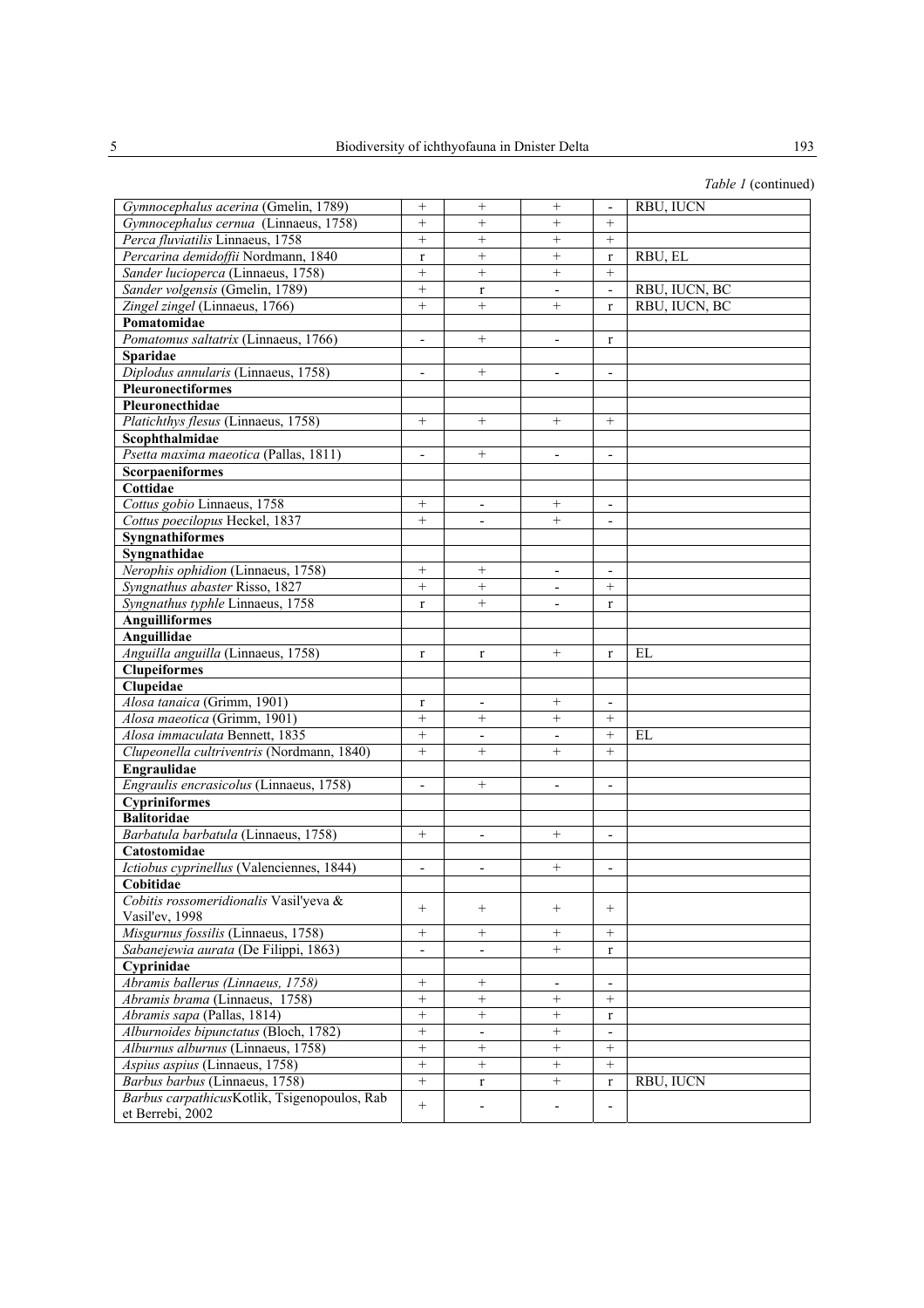|                                                  |                          |                          |                 |                          | Table 1 (continued) |
|--------------------------------------------------|--------------------------|--------------------------|-----------------|--------------------------|---------------------|
| Blicca bjoerkna (Linnaeus, 1758)                 | $^{+}$                   | $^{+}$                   | $^{+}$          | $^{+}$                   |                     |
| Carassius gibelio (Bloch, 1782)                  | $+$                      |                          | $^{+}$          | $+$                      |                     |
| Carassius carassius (Linnaeus, 1758)             | $\ddot{}$                | $\ddot{}$                | $\ddot{}$       | $\mathbf{r}$             | RBU, IUCN           |
| Chondrostoma nasus (Linnaeus, 1758)              | $^{+}$                   | $^{+}$                   | $^{+}$          | $\mathbf{r}$             |                     |
| Ctenopharyngodon idella (Valenciennes, 1844)     | $\overline{\phantom{a}}$ | $\overline{\phantom{0}}$ | $^{+}$          | $^{+}$                   |                     |
| Cyprinus carpio Linnaeus, 1758                   | $\qquad \qquad +$        | $^{+}$                   | $^{+}$          | $^{+}$                   | EL                  |
| Gobio gobio (Linnaeus, 1758)                     | $^{+}$                   | $^{+}$                   | $^{+}$          | $\mathbf r$              |                     |
| Romanogobio kesslerii (Dybowski, 1862)           | $^{+}$                   | $\overline{a}$           | $^{+}$          | $\mathbf{r}$             | RBU, IUCN, BC       |
| Hypophthalmichthys molitrix (Valenciennes, 1846) | $\overline{\phantom{a}}$ |                          | $^{+}$          | $+$                      |                     |
| Hypophthalmichthys nobilis (Richardson, 1846)    | $\overline{\phantom{a}}$ | $\overline{a}$           | $+$             | $^{+}$                   |                     |
| Leucaspius delineatus (Heckel, 1843)             | $^{+}$                   | $^{+}$                   | $^{+}$          | $+$                      |                     |
| Leuciscus cephalus (Linnaeus, 1758)              | $^{+}$                   | $^{+}$                   | $^{+}$          | $\mathbf{r}$             |                     |
| Leuciscus idus (Linnaeus, 1758)                  | $^{+}$                   | $+$                      | $^{+}$          | $\mathbf{r}$             |                     |
| Leuciscus leuciscus (Linnaeus, 1758)             | $\ddot{}$                | $\ddot{}$                | $\ddot{}$       |                          | RBU, IUCN           |
| Petroleuciscus borysthenicus (Kessler, 1859)     | $+$                      | $\mathbf r$              | $\overline{a}$  | $\mathbf{r}$             |                     |
| Pelecus cultratus (Linnaeus, 1758)               | $^{+}$                   | $^{+}$                   | $^{+}$          | $\mathbf{r}$             |                     |
| Phoxinus phoxinus (Linnaeus, 1758)               | $^{+}$                   | -                        | $^{+}$          |                          |                     |
| Pseudorasbora parva (Temminck & Schlegel, 1846)  | $\overline{\phantom{a}}$ | $\overline{\phantom{0}}$ | $^{+}$          | $^{+}$                   |                     |
| Rhodeus amarus (Bloch, 1782)                     | $^{+}$                   | $^{+}$                   | $^{+}$          | $^{+}$                   |                     |
| Rutilus frisii (Nordmann, 1840)                  | $+$                      | $^{+}$                   | $^{+}$          | $\mathbf{r}$             | RBU, IUCN, BC       |
| Rutilus rutilus (Linnaeus, 1758)                 | $^{+}$                   | $^{+}$                   | $^{+}$          | $^{+}$                   |                     |
| Scardinius erythrophthalmus (Linnaeus, 1758)     | $^{+}$                   | $^{+}$                   | $^{+}$          | $+$                      |                     |
| Tinca tinca (Linnaeus, 1758)                     | $^{+}$                   | $^{+}$                   | $^{+}$          | $\mathbf{r}$             |                     |
| Vimba vimba (Linnaeus, 1758)                     | $^{+}$                   | $^{+}$                   | $^{+}$          | $\mathbf{r}$             |                     |
| <b>Siluriformes</b>                              |                          |                          |                 |                          |                     |
| <b>Siluridae</b>                                 |                          |                          |                 |                          |                     |
| Silurus glanis Linnaeus, 1758                    | $^{+}$                   | $^{+}$                   | $^{+}$          | $^{+}$                   |                     |
| Lotidae                                          |                          |                          |                 |                          |                     |
| Lota lota (Linnaeus, 1758)                       | $\qquad \qquad +$        | $\overline{\phantom{0}}$ | $^{+}$          | $\overline{\phantom{a}}$ | RBU                 |
| <b>Esociformes</b>                               |                          |                          |                 |                          |                     |
| Esocidae                                         |                          |                          |                 |                          |                     |
| Esox lucius Linnaeus, 1758                       | $^{+}$                   | $^{+}$                   | $+$             | $^{+}$                   |                     |
| Umbridae                                         |                          |                          |                 |                          |                     |
| Umbra krameri Walbaum, 1792                      | $^{+}$                   | $^{+}$                   | $+$             | $\mathbf{r}$             | RBU, EL, BC         |
| <b>Salmoniformes</b>                             |                          |                          |                 |                          |                     |
| Salmonidae                                       |                          |                          |                 |                          |                     |
| Oncorhynchus mykiss (Walbaum, 1792)              | $\overline{\phantom{a}}$ | $\overline{\phantom{0}}$ | $\! + \!\!\!\!$ | $\overline{\phantom{a}}$ |                     |
| Salmo labrax Pallas, 1814                        |                          | $\! + \!\!\!\!$          | $\! + \!\!\!\!$ | $\overline{\phantom{a}}$ | RBU, IUCN           |
| Thymallus thymallus (Linnaeus, 1758)             | $^{+}$                   | $\overline{\phantom{0}}$ | $^{+}$          | $\overline{\phantom{a}}$ | RBU, IUCN, BC       |
| <b>Altogether species:</b>                       | 74                       | 71                       | 67              | 65                       | 23                  |

**Notes:** \* – author's own data and results of the Lower Dniеster ichthyofauna studies in the framework of the OSCE / UNECE / UNDP Project «Trans-boundary Cooperation and Sustainable Management of the Dniеster River: Phase ІІІ – Implementation of Action Programme» («Dniеster – ІІІ»);

- – species not found; + – common species; r – rare species; i – introduced species;

RBU – Read Book of Ukraine (2009); IUCN – List of International Union for Conservation of Nature (2001, 2004); EL – European Red List (IUCN Red List Status – Ex-Nt) (2011); BC – list of fish species from the Protocol of the Bern Convention on the Conservation of European Wildlife and Natural Habitats (1979).

Analysis of taxonomic composition dynamics of the Lower Dniеster ichthyofauna from 1930 to 2013 has shown that no significant changes have generally taken place in the taxonomic structure of the Dniеster fish coenoses. For example, the number of fish species registered in the river at present is only 1.2 times lower than the number presented in the list of species by L.S. Berg, who had been studying the Lower Dniеster ichthyofauna early last century, before artificial regulation of the river flow began.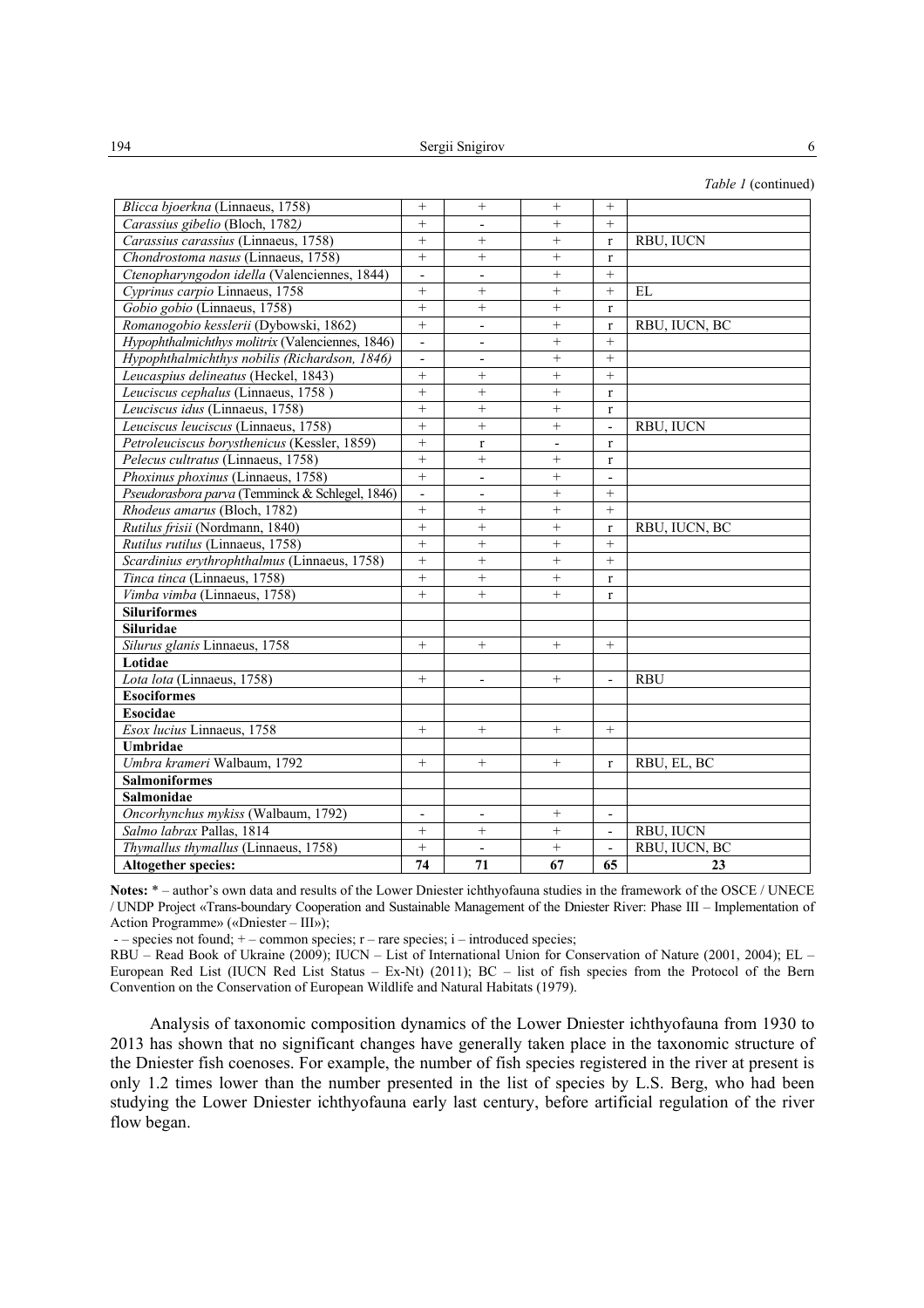Reduction of the Dniеster ichthyofauna species composition during the period of studies, caused by disappearance of such native species as *A. nudiventris*, *C. chalcoides*, *A. ballerus*, *S. volgensis*, *Z. zingel*, *A. bipunctatus* and some other, was compensated due to the introduction into the Dniеster water-bodies of some new species: *C. gibelio*, *H. molitrix*, *C. idella*, *P. parva*, *L. haematocheila*, *L. gibbosus*. As a result, the number of the Dniеster fish species stayed relatively stable for the past 70–80 years. Besides comparing the quantity of species, common for the two periods practically no changes, varying from 48 to 61.

Relative similarity of fish populations of the Dniеster in different periods of time between 1930 and 2013 is confirmed by the results received from the calculation of the Sorensen-Chekanovskiy and the Shimkevich-Simpson indices of species similarity. The values of these indicators stay practically unchanged not only in cases of comparison between lists of species for successive associated periods, but also in the cases of studies separated by significant periods of time (Table 2).

| <b>Period of Studies</b>    | <b>Period of Studies</b>                             |                      |                        |                |  |  |  |  |  |
|-----------------------------|------------------------------------------------------|----------------------|------------------------|----------------|--|--|--|--|--|
|                             | 1930-1940                                            | 1950-1960            | 1983-1989              | 2006-2013      |  |  |  |  |  |
|                             | (Berg, 1949)                                         | (Zambriborsch, 1953) | (Sirenko et al., 1992) | (Our own data) |  |  |  |  |  |
|                             | Sorensen - Chekanovskiy Index of Species Similarity* |                      |                        |                |  |  |  |  |  |
| 1930-1940                   | X                                                    | 0,47                 | 0.46                   | 0.44           |  |  |  |  |  |
| [1]                         |                                                      |                      |                        |                |  |  |  |  |  |
| 1950-1960<br>$[26]$         | 0.47                                                 | X                    | 0.43                   | 0.45           |  |  |  |  |  |
| 1983-1989<br>[19]           | 0.46                                                 | 0.43                 | X                      | 0.45           |  |  |  |  |  |
| 2006–2013<br>(Our own data) | 0.44                                                 | 0.45                 | 0.45                   | X              |  |  |  |  |  |
|                             | Shimkevich-Simpson Index *                           |                      |                        |                |  |  |  |  |  |
| 1930-1940<br>[1]            | X                                                    | 0.48                 | 0.47                   | 0.46           |  |  |  |  |  |
| 1950-1960<br>[26]           | 0.48                                                 | X                    | 0.44                   | 0.46           |  |  |  |  |  |
| 1983-1989<br>$[19]$         | 0.47                                                 | 0.44                 | X                      | 0.45           |  |  |  |  |  |
| 2006-2013<br>(Our own data) | 0.46                                                 | 0.46                 | 0.45                   | X              |  |  |  |  |  |

*Table 2*

Species similarity indices of the Dniеster River Ichthyofauna by Comparison of Different Studies from 1930 to 2013

**Note: \*** calculating similarity indices of lists of the species observed in different segments of the river, specific features of the Lower Dniester ichthyofauna have been taken into account and the species characteristic of the Upper and the Middle Dniеster were ignored and so were the marine species found only in the Dniеster Liman and difficult to spot, for example: *B. belone*, *B. brauneri*, *K. longecaudata*, *D. annularis*, *P. saltatrix*, *T. thymallus* and other species.

However, it should be pointed out that while the taxonomic structure of ichthyofauna in general stayed relatively stable during the discussed period, the situation with many separate species in the Lower Dniеster changed significantly, which evidences more global transformation of the Lower Dniеster water-bodies' structural characteristics. For example, the share of species characterised by a high number and included into the category of "common species" has by now shrunk to 33.8% of the total number of species found, while in mid- $20<sup>th</sup>$  century over 85% of the found species could be referred to as 'common' (Table 3). Besides, the number of rare species grew by now 3–4 times, the number of very rare increased by an order of magnitude, including the extinct species that inhabited the river before its hydro-engineering transformation.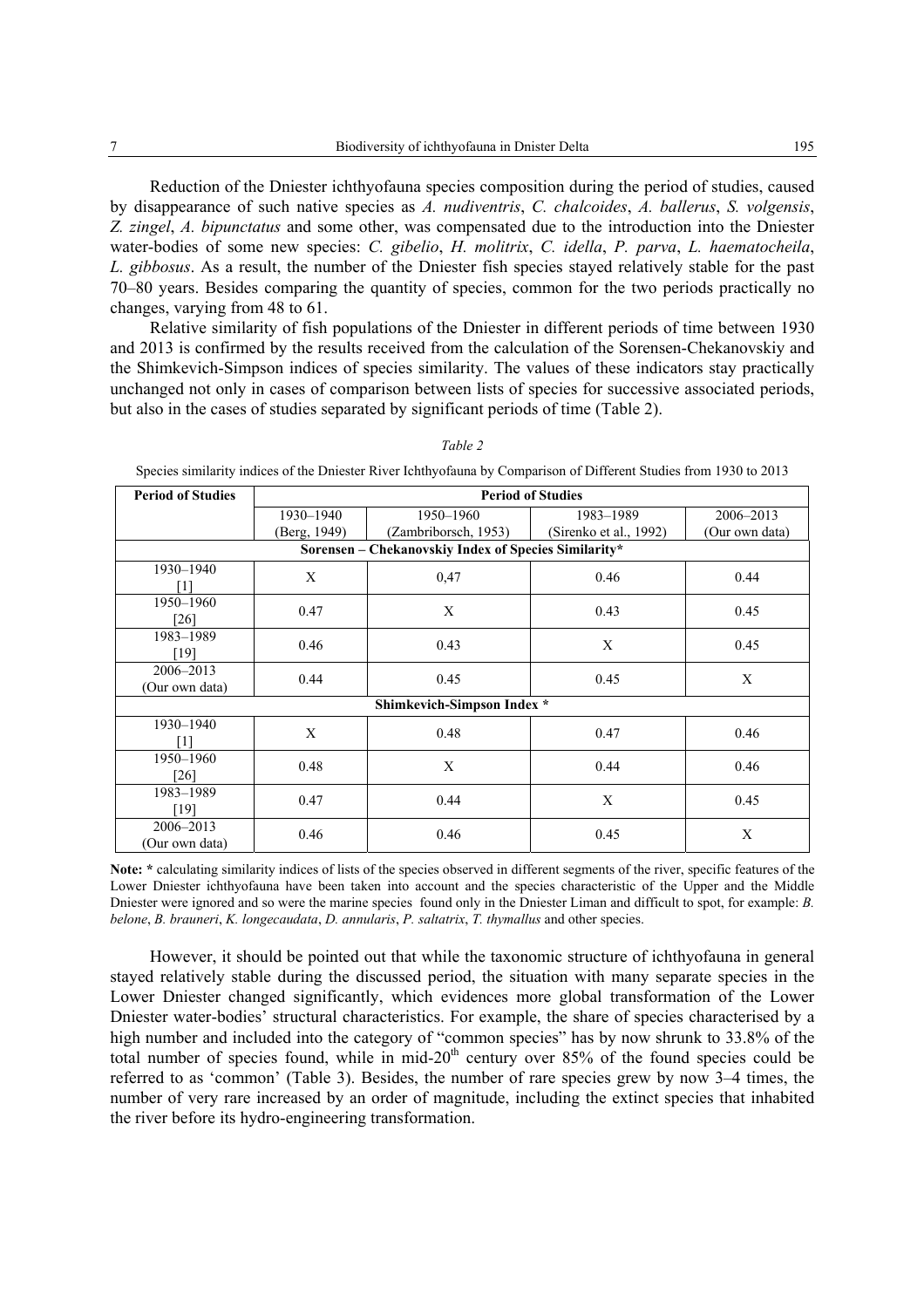Sergii Snigirov 8 196

#### *Table 3*

Number of Introduced and Native Species (%) of Separate Categories of the Lower Dniеster Relative Ichthyofauna Abundance for the Period 1930–2013

|                                       | <b>Period of Studies</b> |                      |                        |                |  |  |  |
|---------------------------------------|--------------------------|----------------------|------------------------|----------------|--|--|--|
| No. of Species, %                     | 1930-1940                | 1950-1960            | 1983-1989              | 2006–2013      |  |  |  |
|                                       | (Berg, 1949)             | (Zambriborsch, 1953) | (Sirenko et al., 1992) | (Our own data) |  |  |  |
| Common                                | 87.8                     | 85.9                 | 70.2                   | 33.8           |  |  |  |
| Rare                                  | 8.1                      | 8.5                  | 10.4                   | 38.5           |  |  |  |
| Very rare and extinct                 | l .4                     | 4.2                  | 6.0                    | 15.4           |  |  |  |
| Introduced                            | 2.7                      | 1.4                  | 13.4                   | 12.3           |  |  |  |
| Altogether species,<br>absolute units | 74                       | 71                   | 67                     | 65             |  |  |  |

So, if we consider the state of ichthyofauna by taking into account the abundance of separate species, significant restructuring of the Lower Dniеster ichthyocoenoses' structural elements becomes evident. As a result, more than 1/3 of the species registered at present have the status of increased risk and 1/6 of species are in danger of extinction.

Under ever higher anthropogenic pressure on the Dniеster, disturbance of hydrology and flow regulation, destruction of spawning grounds by sand and gravel extraction, as well as floodplain development, the transformation of ichthyofauna will progress, which will end in significant shrinking of the fish species list.

Analysis of the data collected enables us to single out from the current ichthyofauna of the Dniеster River and the Dniеster Liman representatives of four main faunistic complexes. Introduced species (13.3% of the species found) have been combined for convenience into one general group. Dominant complex is the Ponto-Caspian marine complex (34.0%), which comprises the brackish water and sea species widespread in the lower part of the Dniester Liman that became significantly more saline as a result of the hydro-technical changing of the ecosystem (Table 4).

The significance of limnophilic and reo-limnophilic species within the ecological groups has increased, which is characteristic of a decreased flow speed and increased turbidity.besides the number of reophilic, lithophilous and psammophilous species has decreased. On the contrary, the number of introduced species has increased significantly (index of changes 3.0).

| In the Binester further the period $1220 - 2015$ |                                |                |                |  |  |  |
|--------------------------------------------------|--------------------------------|----------------|----------------|--|--|--|
| <b>Ecological Groups</b>                         | No. of Species, Absolute Units | Index of       |                |  |  |  |
|                                                  | Data acc. To L.S.              | Data of        | <b>Changes</b> |  |  |  |
|                                                  | Berg, 1949                     | 2006-2013      |                |  |  |  |
| Fresh water                                      | 44                             | 42             | 0.1            |  |  |  |
| Brackish water                                   | 25                             | 20             | 0.2            |  |  |  |
| Marine                                           | 5                              | 3              | 0.4            |  |  |  |
| Migratory                                        | 8                              | 5              | 0.4            |  |  |  |
| Demersal                                         | 36                             | 33             | 0.1            |  |  |  |
| Pelagic                                          |                                | 7              |                |  |  |  |
| Bottom-pelagic                                   | 31                             | 25             | 0.2            |  |  |  |
| Lithophilous                                     | 20                             | 15             | 0.3            |  |  |  |
| Psammophilous                                    | 3                              | $\overline{2}$ | 0.3            |  |  |  |
| Phytophillous                                    | 21                             | 20             | 0.1            |  |  |  |
| Pelagophyls                                      | 13                             | 12             | 0.1            |  |  |  |
| Ostracophils                                     |                                |                |                |  |  |  |
| Depositing eggs in 'nests'                       | 13                             | 13             |                |  |  |  |
| Carrying eggs                                    | 3                              | 2              | 0.3            |  |  |  |
| Introduced                                       | າ                              | 8              | 3.0            |  |  |  |

### *Table 4*

Dynamics of Composition of Separate Ecological Groups of Ichthyofauna in the Dniester River in the period  $1930 - 2013$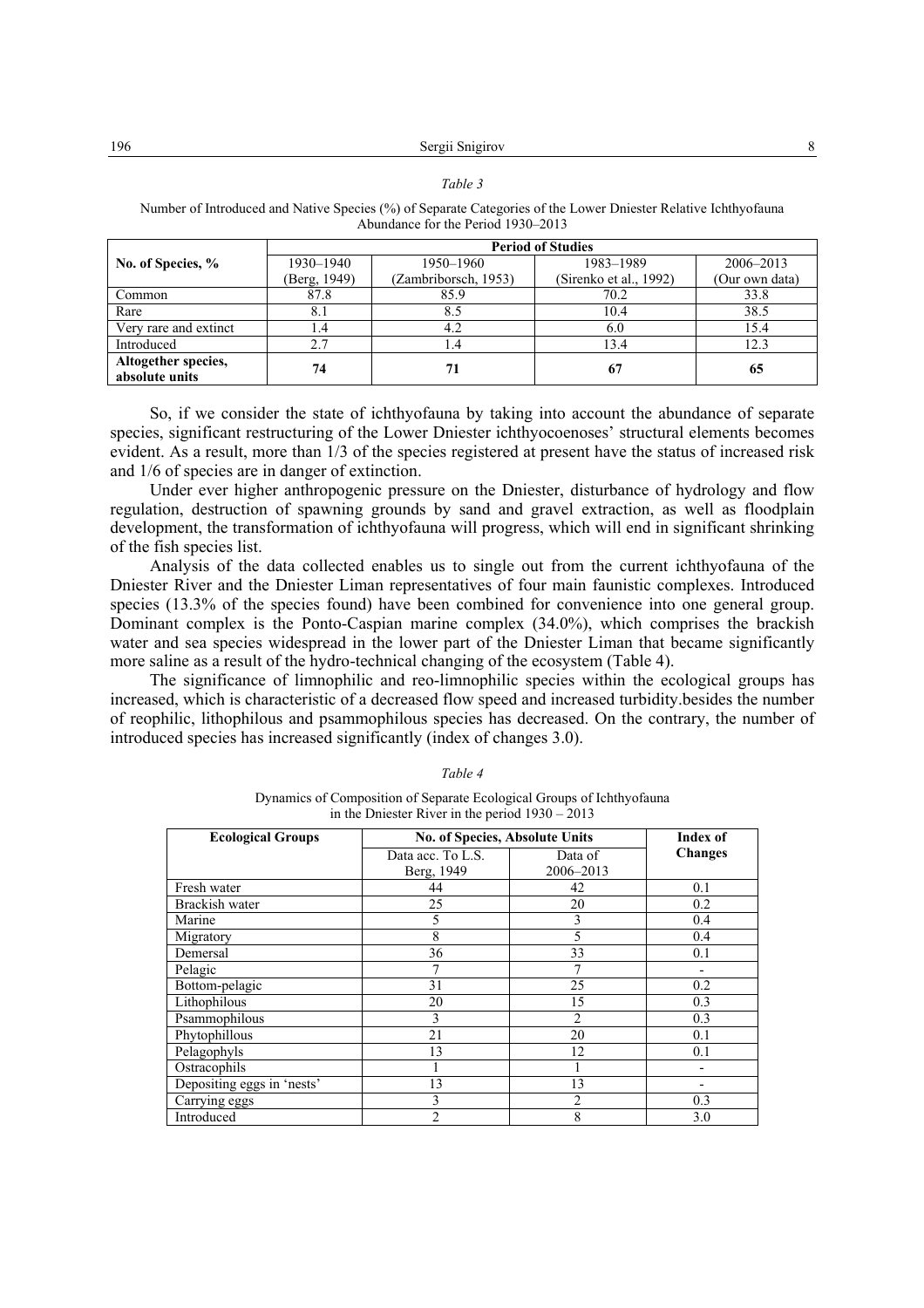### **3.2. Dynamics of the Lower Dniеster Commercial Ichthyofauna**

Against the background of the Lower Dniеster ichthyofauna characteristics changes in general, reduction of commercial species composition are also observed, though, as mentioned previously, the Lower Dniеster ichthyofauna has been enriched with new commercial species, such as *H. molitrix*, *H. nobilis, C. idella*, *L. haematocheila*. Similarly, from the 1990s till now statistics of catches does not reflect Acipenseridae, *T. tinca*, *R. frisii*, *P. cultratus*, *V. vimba*, *P. demidoffii* and some other species, which evidences that those species either have disappeared completely or occur in the Lower Dniеster very seldom.

According to statistics of catches, only 18 commercial species were found in the yields of 2012– 2013. Total yield size in the Lower Dniеster and the Dniеster Liman is relatively stable for the past 5 years and varies between 448.9 and 509.6 tons per year. Catches consist mainly of *A. brama* (31.4% of average annual size of total yield) and *C. gibelio* (23.7%). The share of other fish in commercial catches is smaller: *H. molitrix* (depending on stocking quantities) – 9.8%, *R. rutilus* – 5.9%, *Alosa gen. sp.* – 5.3%, *B. bjoerkna* – 5.1%, *P. fluviatilis* – 4.9%, *S. lucioperca* – 3.9%, Gobiidae – 3.5%, *C. carpio* – 2.7%. Even smaller in the yields are the shares of *E. lucius* (0.7%), *S. glanis* (0.4%), *A. aspius* (0.4%), *S. erythrophthalmus* (0.3%), *L. haematocheila* (0.1%). Average annual yields of *C. cultriventris*, *A. boyeri* and some other species do not exceed 1.6%.

According to the data collected, as well as to commercial statistics (Starushenko et al., 2001; Bushuev S.G. et al., 2013) compared to the 1990s catches from the Dniеster River and the Dniеster Liman have decreased 2.0–3.0 times (Fig. 2). Keeping in mind that part (40 to 80%) of the catches has always been concealed by fishermen and consequently not included in the statistics of commercial yields, the data on the decrease of commercial catches presented above are, probably, not reliable enough. Taking into consideration oral information from the fishermen of the Dniеster River and the Dniеster Liman we may conclude that the quantity of fish caught decreased for the past 25 years by 4.0–5.0 times.



Fig. 2 – Average annual catches (t) of the main commercial fish species in the Lower Dniеster, 1961–2012.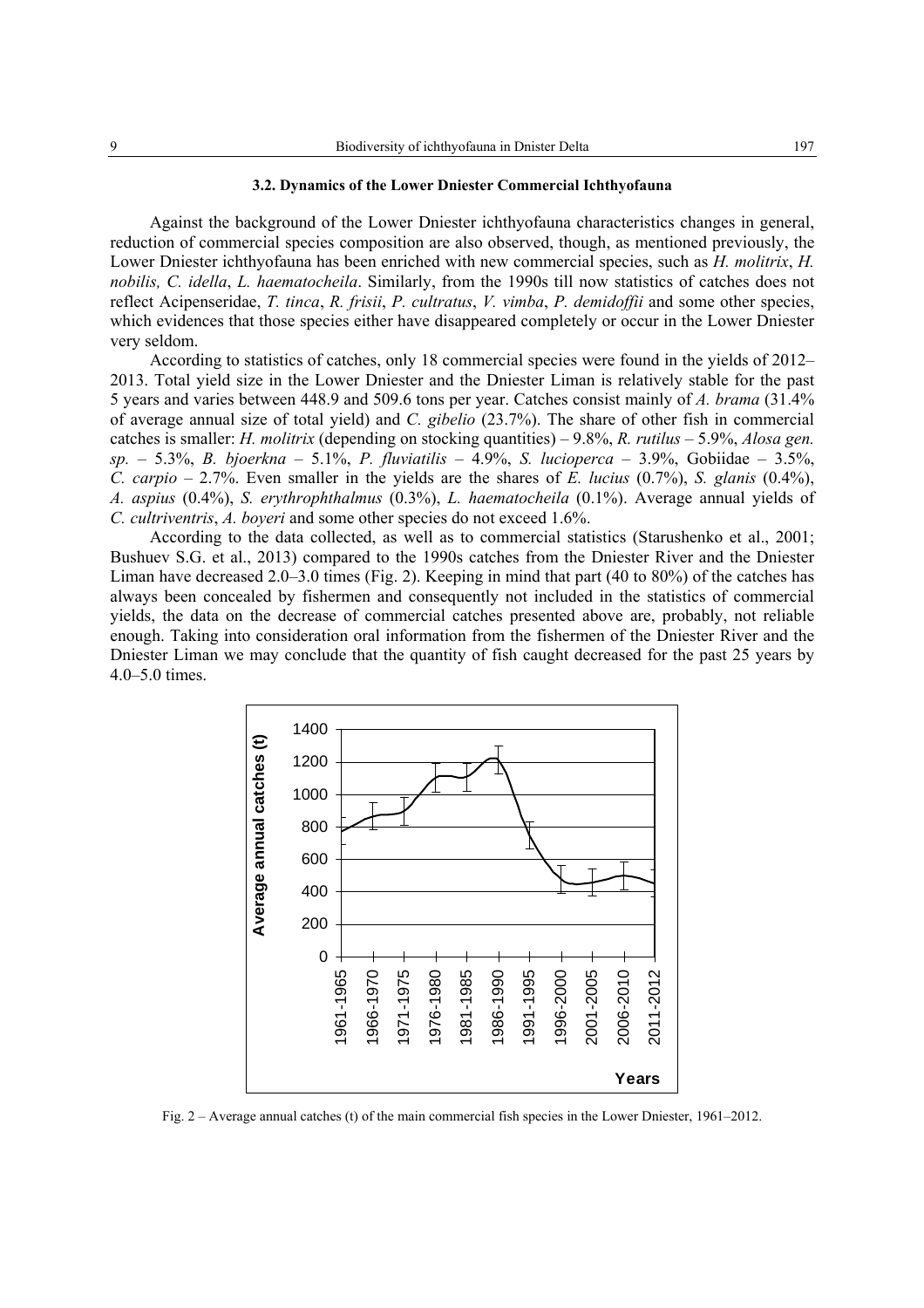Analysis of average annual catches of some species also shows that the decrease in fishery yields in the Dniеster Liman is more significant. According to statistics of commercial yields the catches of *S. lucioperca* in the Liman have decreased 9.1 times compared to the 1990s, catches of *R. rutilus* – 8.7 times, *C. carpio* – 6.3 times, *A. brama* and *C. gibelio* – 2.6 and 2.5 times, respectively (Fig. 3). While decrease in the catches of more important species like pike-perch, carp and roach could to a certain extent be connected with the fact that fishermen conceal a greater share of yields, the decrease in catches of *A. brama* and *C. gibelio* is no doubt the result of conditions for fish deteriorating in the Dniеster Liman.

At present, more than enough has been said about the reasons for decreasing yields in the Lower Dniеster. Noteworthy probably most of it was formulated back in 1887 by A.A. Brauner in his paper «Sketchbook on Fishery in the Dniеster River and the Dniеster Liman within Odessa Region». According to the observations made by this prominent scientist, over a 20-year period from the 1860s to 1887, catches from the Lower Dniеster water-bodies decreased because of fine-meshed fishing gear and, as a result, much fry as by-catches; catching during spawning-run and during spawning; development of riparian land.



Fig. 3 – Average annual catches (t) of five main commercial fish species in the Lower Dniеster in 1961–2012.

At present, with the significant increase of the catching capacity of fishing gear, first of all finemeshed gillnets of angling line, catching of fry has increased in total to 50–75% of the general yield when nets with mesh size 30–32 mm is used. Illegal fishery, especially with electric rods, is widespread in the Dniеster and damages ichthyofauna irreversibly. Uncontrolled fishery during spawning periods goes on. The unsatisfactory hydrological regime of the Lower Dniеster, illegal development of riparian land on the banks of the river and the liman, uncontrolled sand and gravel extraction have caused significant shrinking of spawning and feeding areas of most fish species in the Lower Dniеster. Under these conditions we have to expect further reduction of species composition and decrease of catches in the Lower Dniеster.

Thus, at present in the catches from the Lower Dniеster and the Dniеster Liman are dominated by such species as *A. brama* and *C. gibelio*, and also, but to a lesser extent, *B. bjoerkna*, *R. rutilus*,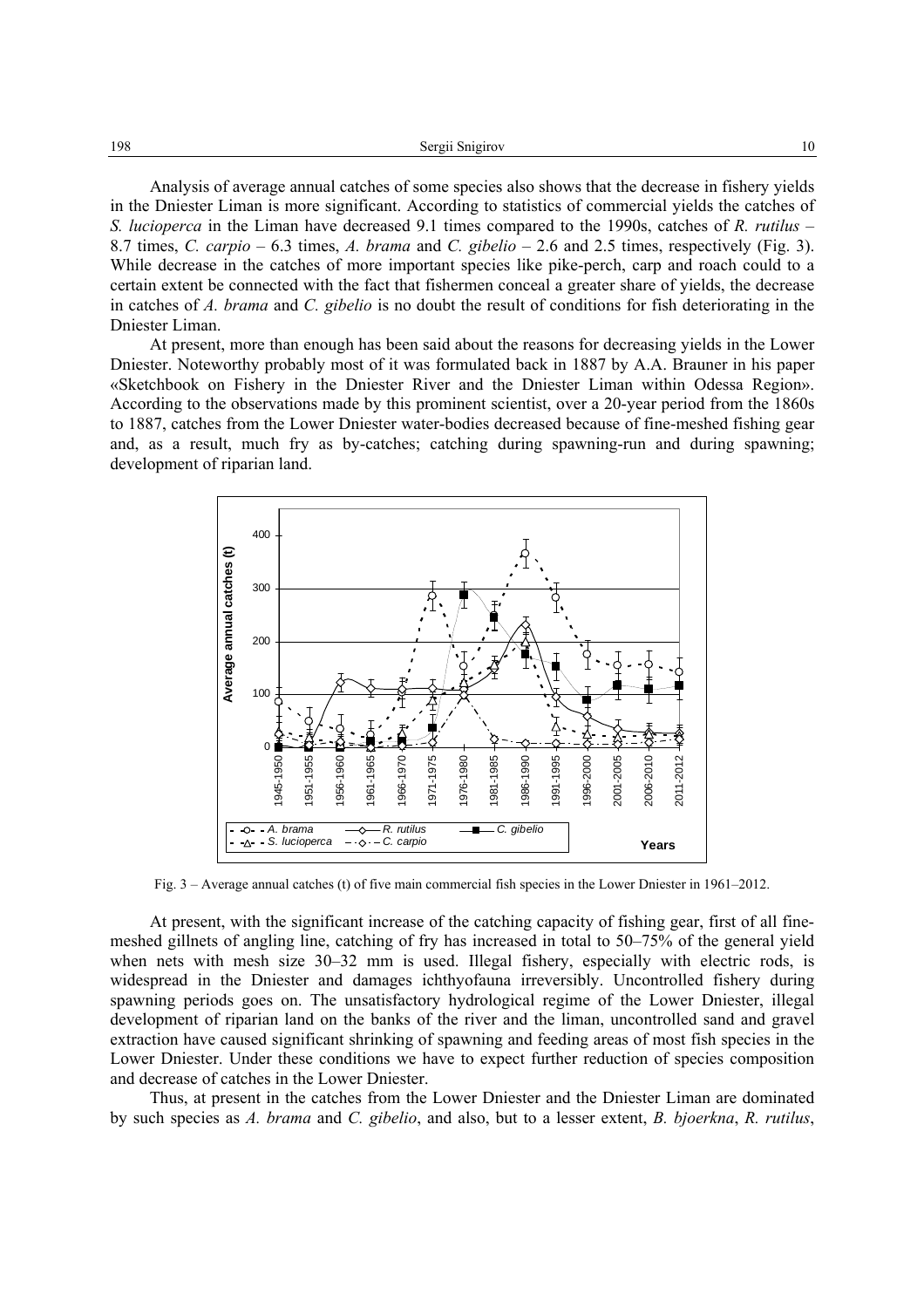*C. carpio*, *H. molitrix*, *S. lucioperca*, *E. lucius*, *S. glanis* and *P. fluviatilis*. Non-commercial fish species, whose size is insignificant, are abundant: *N. fluviatilis*, *N. melanostomus*, *N. gymnotrachelus*, *P. marmoratus*, *A. alburnus*, *R. amarus*, *P. parva*, *L. gibbosus*. Those species are quite widespread in the Lower Dniеster and are common.

Other species are found in the Lower Dniеster much more seldom. There are many reason for the decrease in their number, among which are, first of all, regulation of the river flow, significant shrinking of spawning grounds, anthropogenic eutrophication and general pollution of the Dniеster water-bodies. For example, individual specimens of psammophillous fish (*G. gobio*, *R. kesslerii*) and of almost all the lithophilous species (*A. stellatus*, *H. huso*, *P. demidoffii*, *Z. zingel*, *S. aurata*, *B. barbus*, *C. nasus*, *L. cephalus*, *V. vimba*) are at present registered mainly in the middle part of the river, while before the hydro-engineering changes of the Dniеster, *V. vimba*, for example, was one of the main commercial species. Catches of this fish totalled 180 tons per year or around 25% of the total yield in the Dniеster Liman. Catches of *P. demidoffii* exceeded 200 tons per year – 42% of the total yield. Average annual catches of Acipenceridae in the Dniеster Liman equall 3.8 t (Starushenko et al., 2001). During studies over 2006–2013, some phytophilous species (*A. sapa, C. carassius, R. frisii*, *T. tinca*) were very seldom registered in catches, though before catches of, for example, *C. carassius* and *T. tinca* in the Dniеster Liman totalled 10 tons per year (Starushenko et al., 2001). According to the results of studies, significant changes have taken place in the Dniеster River from 1930 to the present day. Species composition has decreased 1.2 time. *A. nudiventris*, *S. volgensis*, *Z. streber*, *B. barbatula, A. ballerus, C. chalcoides* have disappeared or are considered extinct. Many fish species that used to be widespread in the Dniеster water-bodies and considered common have become rare now. The number of introduced species has increased. Commercial catches have decreased 2–3 times.

### **4. CONCLUSIONS**

1. During studies in the 2006–2013 period, 65 fish species belonging to 12 orders, 17 families and 52 genera were registered in the Dniеster River and the Dniеster Liman.

2. Out of the 65 species, 11 are listed in the Red Book of Ukraine,  $8 -$  in the IUCN List,  $6 -$  in European Red List, and 6 are protected under the to Bern Convention. In 2007, in the middle part of the Dniеster Liman the *B. brauneri* Beling et Iljin, 1927 was found – first registration in the Dniеster Liman.

3. Increased anthropogenic pressure on the Dniеster River and its water-bodies has resulted in the transformation of ichthyofauna: decrease of fish species composition 1.2 time, 2.3 times decrease of rare indigenous fish species, decrease in the number of reophilic, lithophilous and psammophilous fish species.

4. In connection with species composition negative transformation and a 2.0–3.0 time decrease of commercial catches in the Dniеster River and the Dniеster Liman calls for urgent measures to strengthen the protection of fish resources, restoration of stock and improvement of the Lower Dniеster ecosystem's environmental health in general.

## **Acknowledgements**

The study was carried out in the framework of research activities funded by the Ministry of Education and Science of Ukraine (2003–2013) and as a contribution to the European FP7 project No. 226740 EnviroGrids.